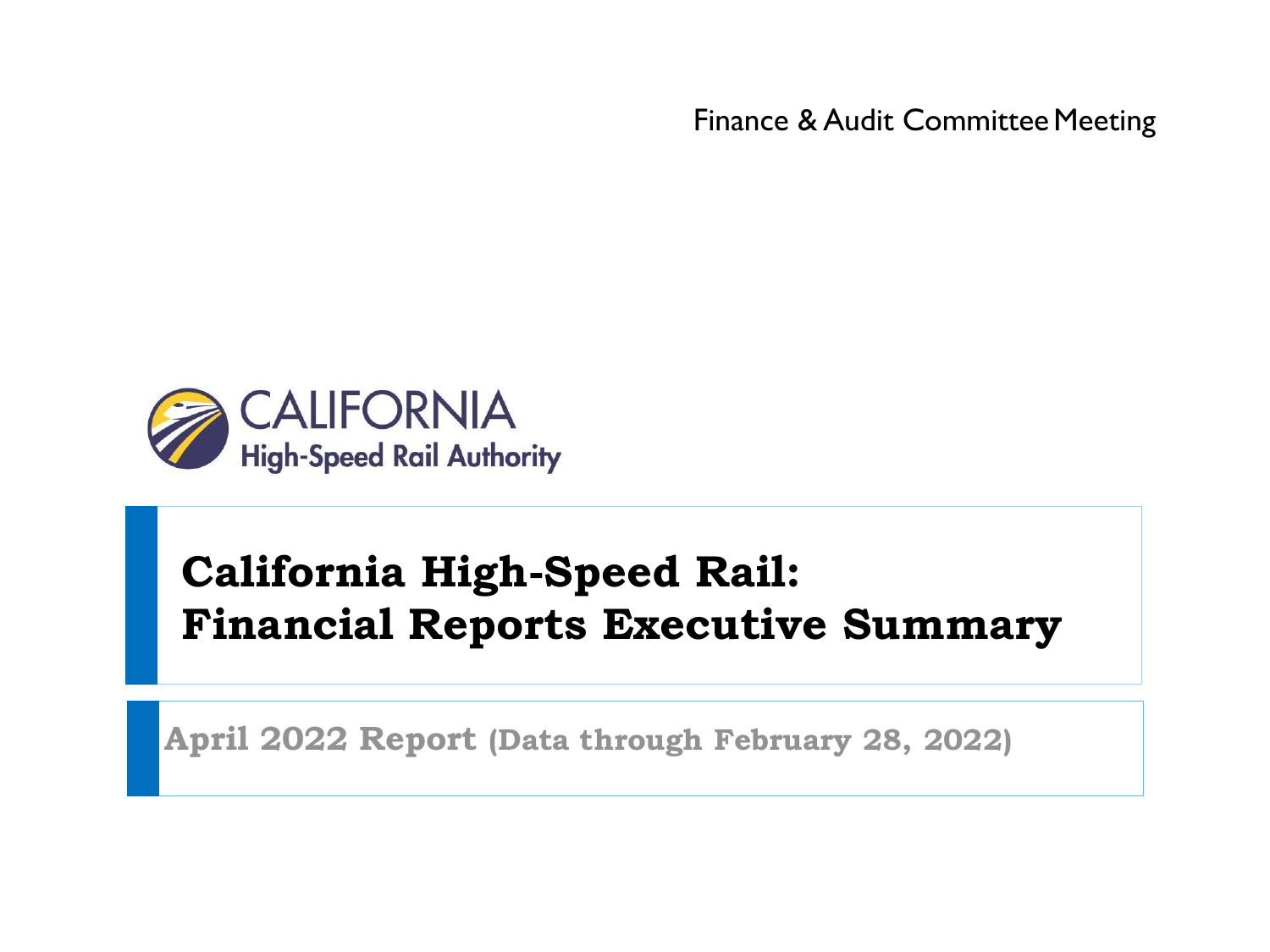| <b>Accounts Payable Aging And Disputes Report</b><br>$($$ in millions) | <b>Prior Year</b><br>Feb-21 Data | <b>Prior Month</b><br>Jan-22 Data | <b>Current Month</b><br>Feb-22 Data |
|------------------------------------------------------------------------|----------------------------------|-----------------------------------|-------------------------------------|
| Total Aged Invoices                                                    | \$0                              | \$0                               | \$0                                 |
| Dispute Summary                                                        | \$76.0                           | \$96.3                            | \$92.1                              |
| Number of Invoices Paid<br>Value of Invoices Paid                      | 280<br>\$99.5                    | 244<br>\$111.2                    | 266<br>\$114.1                      |
| Number of In-Process Invoices                                          | 215                              | 169                               | 63                                  |
| Value of In-Process Invoices                                           | \$31.9                           | \$73.9                            | \$128.5                             |
| Total Number of Invoices Paid and In-Process                           | 495                              | 413                               | 429                                 |

• The Authority has not made a penalty payment in five years (61 months) and did not have any aged invoices in the February 2022 reporting period.

• The Authority currently has a total of \$92.1M in disputed invoices, which represents a \$4.3M decrease in total disputes from the prior month.

**Note:** The total number of invoices paid and in-process will fluctuate depending on the progress of the project.

| <b>Cash Management Report</b><br>$($$ in millions) | <b>Prior Year</b><br>Feb-21 Data | <b>Prior Month</b><br>Jan-22 Data | <b>Current Month</b><br>Feb-22 Data |
|----------------------------------------------------|----------------------------------|-----------------------------------|-------------------------------------|
| Prop IA Bond Fund Ending Cash Balance              | \$52.7                           | \$32.1                            | \$45.2                              |
| Cap-and-Trade Ending Cash Balance                  | \$1,669.1                        | \$1,623.5                         | \$1,485.2                           |
| Rail Property Management Fund Ending Cash Balance  | \$10.3                           | \$11.8                            | \$11.4                              |

- Prop 1A Bond sales are conducted twice per year by the State Treasurer's Office (STO) in the spring and fall.
- Cap-and-Trade auctions occur four times per year (Aug, Nov, Feb, May) and are subject to administrative adjustments by the California Air Resources Board and the Department of Finance (e.g. fire fee, manufacturing tax exemption offsets, and foreign exchange rate adjustments).
- The Rail Property Management Fund receives revenues from leases/rents collected on property acquired but not yet delivered to the Design-Builders for construction. The fund has a \$4M appropriation for the current fiscal year, which will be used for development, improvement and maintenance of the HSR system.
- In February, the Authority received \$17.9M in Prop 1A funds from commercial paper. The Authority has an additional \$112.8M available through commercial paper; however, the proceeds will not be reflected until the Authority submits a request for funds to STO and issuance is completed.
- The Feb-22 Cap-and-Trade auction resulted in an estimated \$243.7M for the Authority (third-highest result). When combined with proceeds from the Nov-21 auction (\$319.9M), the Authority has \$563.6M in total proceeds that are not yet included in the Cap-and-Trade Cash Balance but will be reflected once the journal entry has been completed by the State Controllers Office.

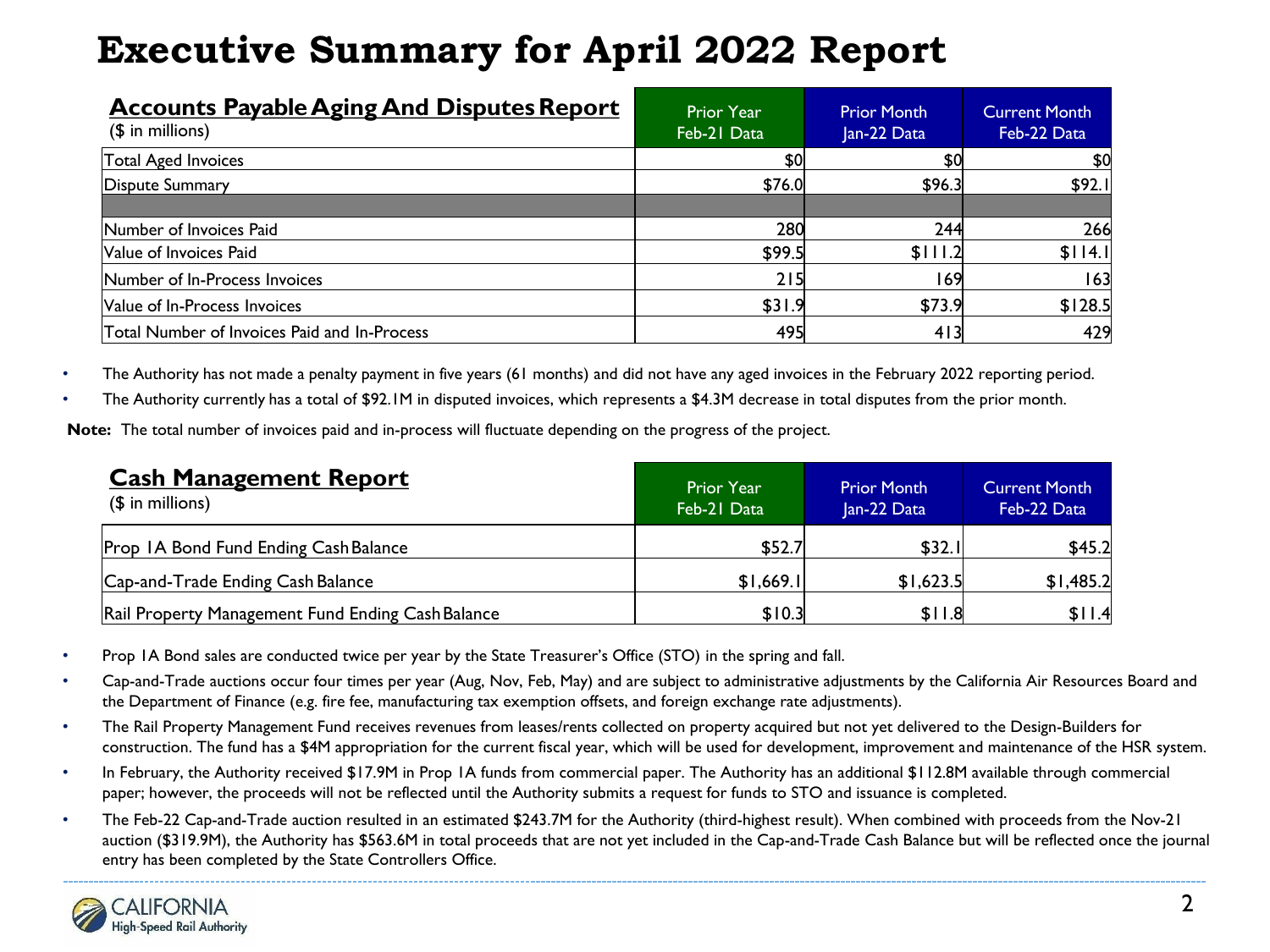| <b>Administrative Budget and Expenditures Report</b><br>$($$ in millions) | <b>Prior Year</b><br>Feb-21 Data | <b>Prior Month</b><br>Jan-22 Data | <b>Current Month</b><br>Feb-22 Data |
|---------------------------------------------------------------------------|----------------------------------|-----------------------------------|-------------------------------------|
| Budget (Fiscal Year)                                                      | \$73.0                           | \$97.2                            | \$97.2                              |
| <b>Monthly Expenditures</b>                                               | \$4.0                            | \$4.9                             | \$5.3                               |
| <b>YTD Expenditures</b>                                                   | \$29.4                           | \$32.1                            | \$37.4                              |
| Percentage of Budget Expended YTD                                         | 40.2%                            | 33.0%                             | 38.4%                               |
| Percentage of Personal Services Budget Expended YTD                       | 46.3%                            | 40.0%                             | 46.0%                               |
| Percentage of Operating Expenses and Equipment Expended YTD               | 23.2%                            | 12.7%                             | 16.8%                               |
| Percentage of Fiscal Year Completed                                       | 66.7%                            | 58.3%                             | 66.7%                               |
| <b>Total Authorized Positions</b>                                         | 356                              | 429                               | 429                                 |
| <b>Total Filled Positions</b>                                             | 260                              | 292                               | 292                                 |
| <b>Vacant Positions</b>                                                   | 96                               | 137                               | 137                                 |
| Vacancy Rate                                                              | 27.0%                            | 31.9%                             | 31.9%                               |

- At 66.7% of the Fiscal Year completed, \$37.4M or 38.4% of the Administrative Budget (\$97.2M) has been spent, resulting in a budget underutilization value of 28.3%. The budget underutilization is due to position vacancies and low OE&E spending.
- As of February 28, 2022, the Authority's vacancy rate is 31.9%, primarily due to the addition of 73 new state positions received in September 2021. The additional positions have been allocated to the following Office's: Program Delivery (39), Information Technology (25), Financial (5), Legal (3), and Administration (1).
- The Authority completed recruitment for 9 vacant positions during the reporting month; however, the filled positions were reduced by 4 separations from the Authority and 5 vacated positions from internal promotions/transfers, resulting in a net of zero filled positions in the reporting month.

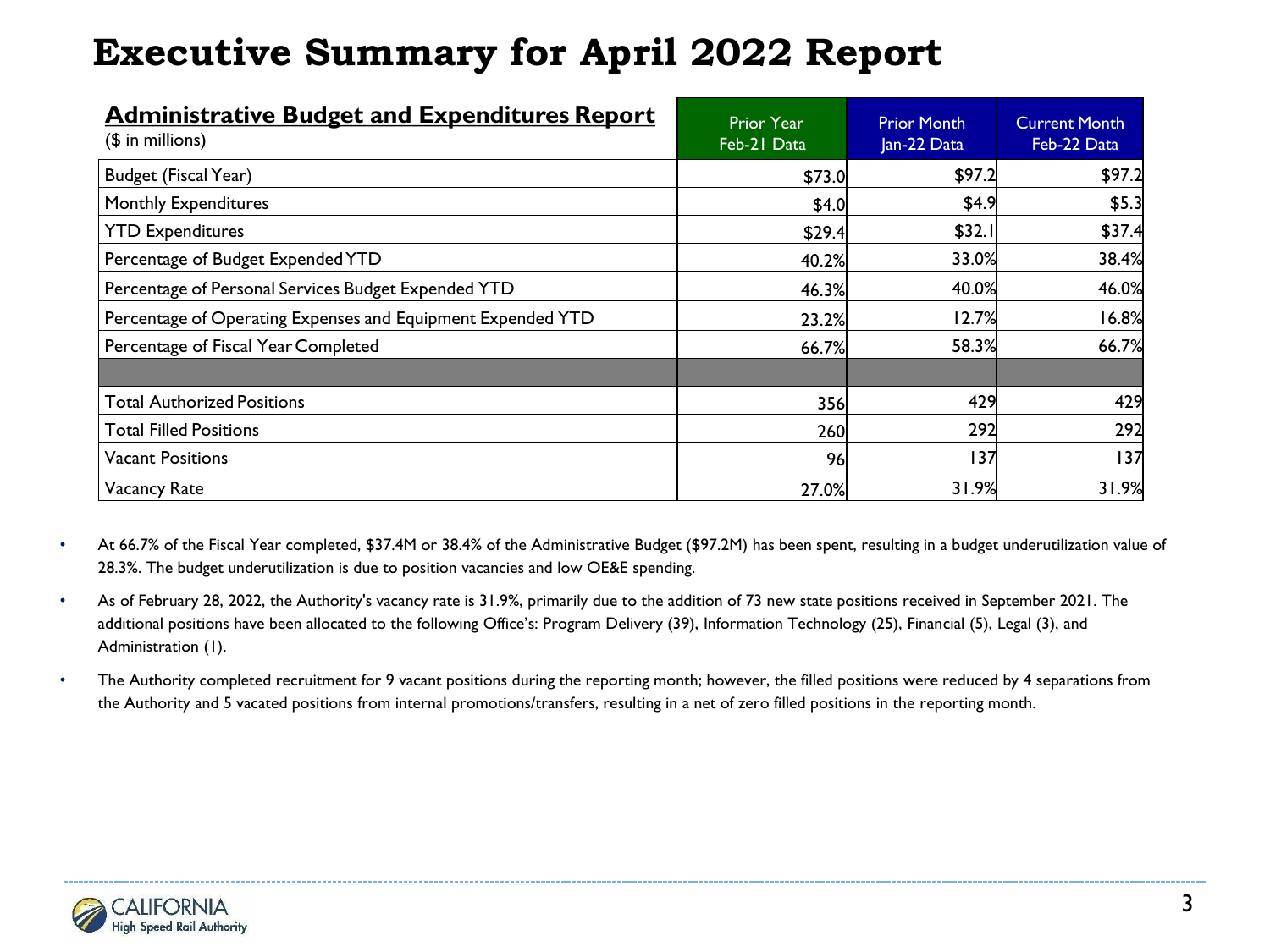### **Form-to-Function Implementation: Consultant Staff and State Staff Comparison**



- **Notes:**
- In July 2020, the Authority received 85 new state positions as part of a cost-saving workload adjustment that will reduce the reliance on contracted resources, while increasing state oversight of critical functions (Form-to-Function). In September 2021, an additional 73 state positions were authorized through SB 170.
- RDP position counts use Full-Time Equivalents (FTE's) and filled positions for historical fiscal years utilize monthly averages from October 2018 through February 2022. For FY2021-22, a 3-month moving average has been utilized to smooth seasonal and/or monthly variations in staffing.
- State Staff positions filled by fiscal year include data from June 2019 (FY18/19), June 2020 (FY19/20), June 2021 (FY20/21), and February 2022 (FY21/22).

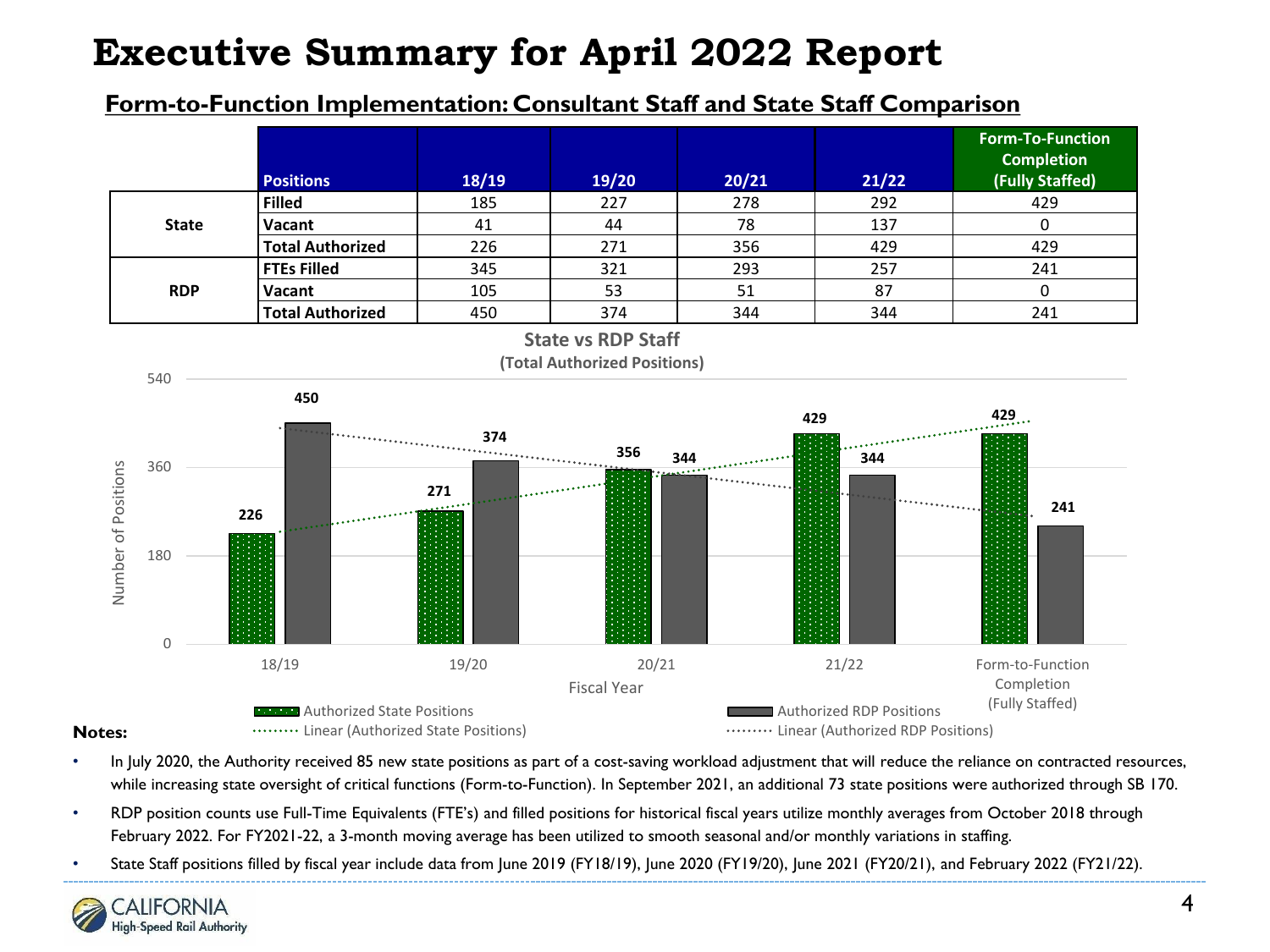| <b>Capital Outlay Budget Summary</b><br>$($$ in millions) | <b>Prior Year</b><br>Feb-21 Data | <b>Prior Month</b><br>Jan-22 Data | <b>Current Month</b><br>Feb-22 Data |
|-----------------------------------------------------------|----------------------------------|-----------------------------------|-------------------------------------|
| Budget (Fiscal Year)                                      | \$2,903.3                        | \$2,312.6                         | \$2,312.6                           |
| <b>Monthly Expenditures</b>                               | \$63.7                           | \$178.0                           | \$68.7                              |
| <b>YTD Expenditures</b>                                   | \$785.2                          | \$702.9                           | \$771.6                             |
| Percentage of Budget Expended Year to Date                | 27.0%                            | 30.4%                             | 33.4%                               |
| Percentage of Fiscal Year Completed                       | 66.7%                            | 58.3%                             | 66.7%                               |

• At 66.7% of the fiscal year completed, YTD Capital Outlay expenditures are \$771.6M or 33.4% of the fiscal year budget. The underutilization of budget is detailed in the table below.

• Construction Package Monthly Expenditures totaled **\$59.5M**, which includes: CP1 - \$26.9M, CP2-3 - \$20.6M, and CP4 - \$12.0M.

- Design-Build (DB) Monthly Expenditures totaled **\$48.5M**, which includes: CP1 \$21.3M, CP2-3 \$17.7M, and CP4 \$9.5M.
	- CP1 monthly expenditures include a \$3.1M Time Impact Analysis (TIA) settlement payment. This payment is part of a larger approved TIA settlement agreement totaling \$122M.
- As of February 28, 2021, the percentage of DB contract dollars expended to date for each Construction Package are as follows: CP1: 65.5%, CP2-3: 67.6%, and CP4: 83.1%.

#### **Capital Outlay Expenditure Breakout**

|                                            | FY            | <b>FY</b>    | <b>Monthly</b>      | YTD                 | % Spent  | % Spent    |
|--------------------------------------------|---------------|--------------|---------------------|---------------------|----------|------------|
| Expenditure Category (\$ in millions)      | <b>Budget</b> | Forecast     | <b>Expenditures</b> | <b>Expenditures</b> | (Budget) | (Forecast) |
| Percentage of Fiscal Year Complete: 66.7%  |               |              |                     |                     |          |            |
| <b>Construction</b>                        | \$2,083.9     | \$1,442.3    | \$64.4              | \$668.5             | 32%      | 46%        |
| Design Build with TIA Payment*             | \$1,072.5     | \$588.2      | \$48.5              | \$436.0             | 41%      | 74%        |
| Design Build Contracts w/o TIA Payment*    | (\$1,072.5)   | $($ \$588.2) | (\$45.4)            | ( \$391.7)          | 37%      | 67%        |
| Time Impact Analysis (TIA) Payments**      | n/a           | n/a          | ( \$3.1)            | ( \$44.3)           | 4%       | 8%         |
| Right-of-Way / Third Party                 | \$373.3       | \$306.2      | \$2.8               | \$95.6              | 26%      | 31%        |
| PCM / RDP / ETO / Legal                    | \$201.4       | \$201.1      | \$12.5              | \$122.7             | 61%      | 61%        |
| Environmental Mitigation / Resource Agency | \$64.7        | \$42.0       | \$0.0               | \$13.2              | 20%      | 32%        |
| Other Construction (SR 99, Stations, etc.) | \$87.7        | \$28.3       | \$0.6               | \$1.0               | 1%       | 3%         |
| Fiscal-Year EAC and Project Contingency    | \$284.3       | \$276.6      | n/a                 | nla                 | n/a      | n/a        |
| Fiscal-Year Contingency - Transferred Out* | (\$260.1)     | n/a          | n/a                 | nla                 | (48%)    | n/a        |
| <b>Project Development</b>                 | \$144.7       | \$131.1      | \$4.3               | \$26.3              | 18%      | 20%        |
| <b>Bookend Projects (Local Assistance)</b> | \$84.0        | \$130.I      | \$0.0               | \$76.8              | 91%      | 59%        |
| <b>TOTAL</b>                               | \$2,312.6     | \$1,703.4    | \$68.7              | \$771.6             | 33%      | 45%        |

\*Numbers in parenthesis are non-adds but included to provide additional detail. FY Project Contingency starting budget was \$544.4M.

\*\*Time Impact Analysis (TIA) payment.

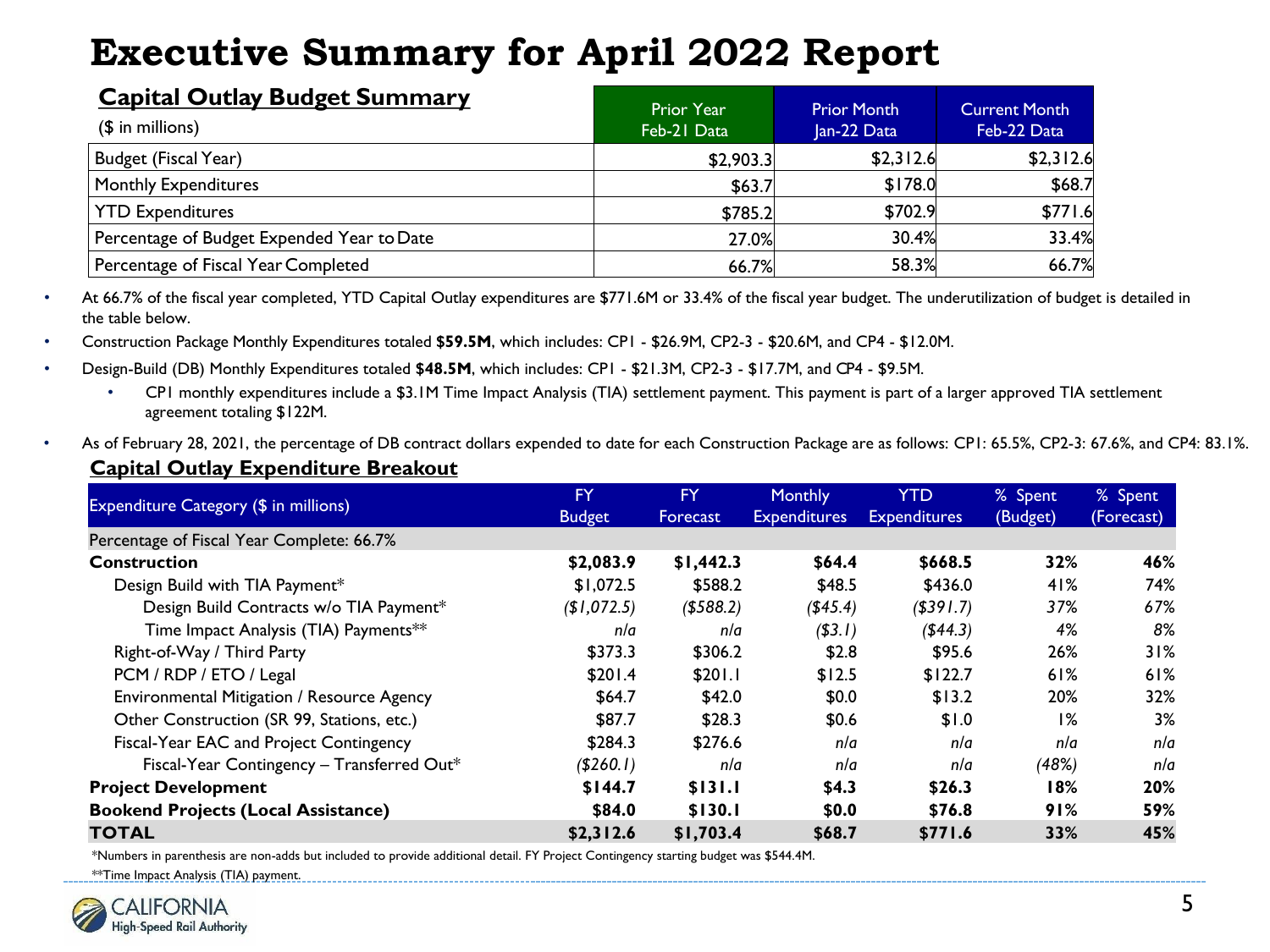### **Total Project Expenditures**

| <b>Program Category</b>               | <b>Expenditures to Date</b><br>(\$ in millions) | Percentage of<br><b>Total Expenditures</b> |
|---------------------------------------|-------------------------------------------------|--------------------------------------------|
| <b>Construction</b>                   | \$7,102.7                                       | 76%                                        |
| Project Development                   | \$1,329.6                                       | 14%                                        |
| lLocal Assistance                     | \$535.9                                         | 6%                                         |
| Support Funding - Project Development | \$100.6                                         | 1%                                         |
| Support Funding – Construction        | \$97.9                                          | 1%                                         |
| Administration                        | \$159.6                                         | 2%                                         |
| <b>Total</b>                          | \$9,326.3                                       | 100%                                       |

### **State Match to ARRA and State Match Liability**

| <b>Fund Type</b><br>(\$ in millions) | <b>Total</b><br><b>Match</b> | <b>FRA</b><br><b>Approved</b><br><b>Match to</b><br><b>Date</b> | <b>Pending</b><br><b>FRA</b><br><b>Approval</b> | <b>Total</b><br><b>Approved and</b><br><b>Submitted to</b><br><b>FRA</b> | <b>Remaining</b><br><b>Match</b> | Percentage<br><b>Approved and</b><br><b>Submitted</b><br><b>Match to Date</b> |
|--------------------------------------|------------------------------|-----------------------------------------------------------------|-------------------------------------------------|--------------------------------------------------------------------------|----------------------------------|-------------------------------------------------------------------------------|
| <b>State Funds</b>                   | (A)                          | (B)                                                             | (C)                                             | $(D) = (B + C)$                                                          | $(A - D)$                        | (D / A)                                                                       |
| <b>State Match to ARRA</b>           | \$2,499.0                    | \$2,523.7                                                       | 50.0                                            | \$2,523.7                                                                | \$0.0                            | 101%                                                                          |

• The Authority has submitted the final invoices to complete the State Match to ARRA requirement.

• The State Match to ARRA and State Match Liability table above reflects FRA Approved Match to Date in the amount of \$2,523.7M (101%) with no Pending FRA Approvals as of January 31, 2022, which means the Authority has fully met its state funding match requirements for federal dollars one year ahead of schedule.

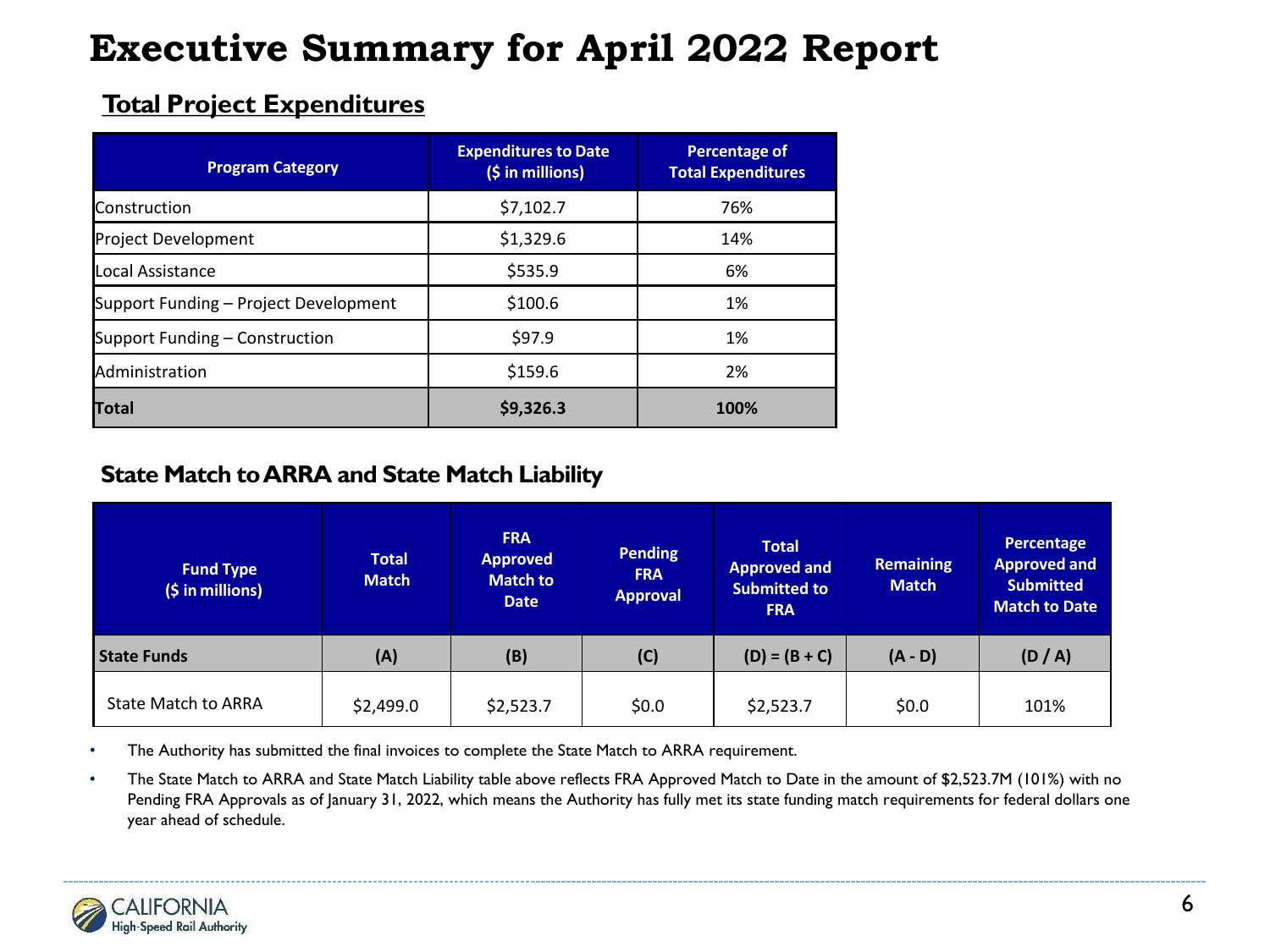| <b>Contracts and Expenditures Report</b><br>$($$ in millions) | <b>Prior Year</b><br>Feb-21 Data | <b>Prior Month</b><br>Jan-22 Data | <b>Current Month</b><br>Feb-22 Data |
|---------------------------------------------------------------|----------------------------------|-----------------------------------|-------------------------------------|
| Number of Contracts                                           | 198                              | 203                               | 205                                 |
| <b>Total Value of Contracts</b>                               | \$8,390.7                        | \$8,792.3                         | \$8,984.8                           |
| Number of Purchase Orders                                     | 37                               | 58                                | 60                                  |
| Total Value of Purchase Orders                                | \$1.4                            | \$2.2                             | \$1.9                               |
| Total Value Contracts and Purchase Orders                     | \$8,392.1                        | \$8,794.5                         | \$8,986.7                           |
| <b>Small Business Utilization Rate</b>                        | 21.3%                            | 23.6%                             | 23.7%                               |

- Contracts are predominately issued for a variety of services, such as design-build and environmental work, while purchase orders are generally used to acquire goods (i.e. office supplies).
- As of February 28, 2022, the Authority had 205 active contracts and 60 active purchase orders (PO's) with a total value of \$9.0B.
- Month-over-Month the value of contracts increased \$192.5M, primarily due to executed change orders for CP design-build contracts (\$69.8M) and three amendments (\$123.1M).
- The Apr-22 report reflects a Small Business Utilization Rate (SBU) of 23.7%. The current rate represents a 7.5% increase from the inception of SBU reporting in Feb-15 of 16.2%.
- The Authority anticipates SBU to increase as construction activity ramps up moving closer to the SBU goal of 30%, per the Small and Disadvantaged Business Enterprise Policy approved in Aug-12.
- As of January 31, 2022, there are **698** small businesses actively working on the high-speed rail project, including **224** DBE's and **79** Certified DVBE's.